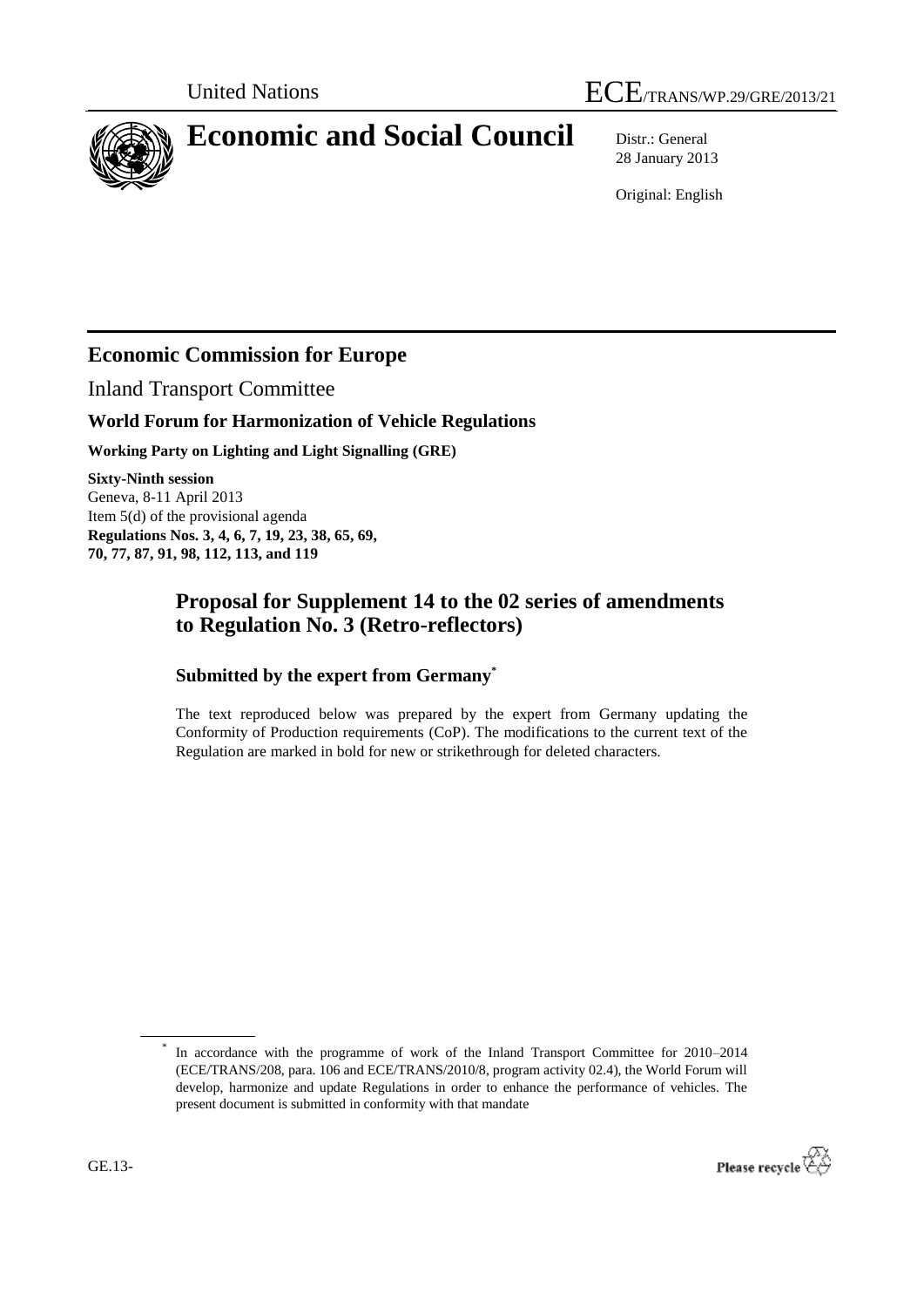# **I. Proposal**

*Paragraph 81. amend to read:*

**"8.1. Retro-reflectors shall be so manufactured as to conform to the type approved under this Regulation.** 

> **The compliance with the requirements set forth in paragraphs 6 and 7 above shall be verified as follows:"**

*Paragraph 8.2. (former)*, renumber as paragraph 8.1.1.

*Paragraph 8.3. (former)*, renumber as paragraph 8.1.2.

*Paragraph 8.4. (former)*, renumber as paragraph 8.2.

*Annex 6, paragraph 2. to 6.*, amend to read:

**"2. First sampling** 

**In the first sampling four retro-reflectors are selected at random. The first sample of two is marked A, the second sample of two is marked B.**

**2.1. The conformity of mass-produced retro-reflectors shall not be contested if the deviation of any specimen of samples A and B (all four retroreflectors) is not more than 20 per cent.**

> **In the case, that the deviation of both retro-reflectors of sample A is not more than 0 per cent, the measurement can be closed.**

**2.2. The conformity of mass-produced retro-reflectors shall be contested if the deviation of at least one specimen of samples A or B is more than 20 per cent.**

> **The manufacturer shall be requested to bring his production in line with the requirements (alignment) and a repeated sampling according to paragraph 3. below shall be carried out within two months' time after the notification. The samples A and B shall be retained by the Technical Service until the entire CoP process is finished.**

**3. First repeated sampling**

**A sample of four lamps is selected at random from stock manufactured after alignment.**

**The first sample of two is marked C, the second sample of two is marked D.**

**3.1. The conformity of mass-produced retro-reflectors shall not be contested if the deviation of any specimen of samples C and D (all four retroreflectors) is not more than 20 per cent.**

> **In the case, that the deviation of both retro-reflectors of sample C is not more than 0 per cent, the measurement can be closed.**

- **3.2. The conformity of mass-produced retro-reflectors shall be contested if the deviation of at least**
- **3.2.1. one specimen of samples C or D is more than 20 per cent but the deviation of all specimen of these samples is not more than 30 per cent.**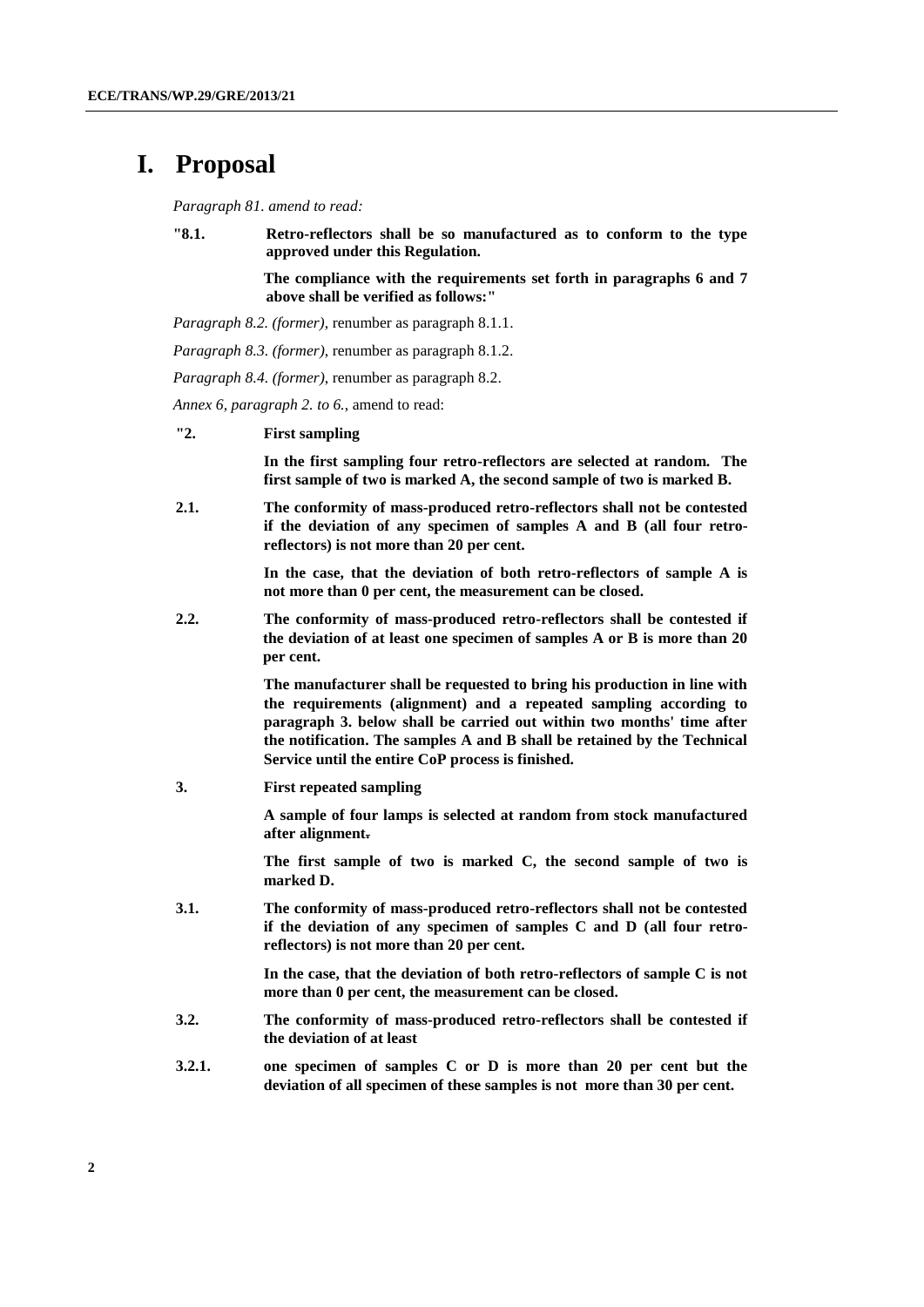**The manufacturer shall be requested again to bring his production in line with the requirements (alignment).** 

**A second repeated sampling according to paragraph 4. below shall be carried out within two months' time after the notification. The samples C and D shall be retained by the Technical Service until the entire CoP process is finished.**

**3.2.2. one specimen of samples C and D is more than 30 per cent.** 

**In this case the approval shall be withdrawn and paragraph 5 below shall be applied.**

**4. Second repeated sampling**

**A sample of four lamps is selected at random from stock manufactured after alignment.** 

**The first sample of two is marked E, the second sample of two is marked F.**

- **4.1. The conformity of mass-produced retro-reflectors shall not be contested if the deviation of any specimen of samples E and F (all four retroreflectors) is not more than 20 per cent. In the case, that the deviation of both retro-reflectors of sample E is not more than 0 per cent the measurement can be closed.**
- **4.2. The conformity of mass-produced retro-reflectors shall be contested if the deviation of at least one specimen of samples E or F is more than 20 per cent.**

**In this case the approval shall be withdrawn and paragraph 5 below shall be applied.** 

**5. Approval withdrawn**

**Approval shall be withdrawn according to paragraph 9. of this Regulation.**

**6. Resistance to penetration of water**

**With respect to the verification of the resistance to penetration of water, the following procedure shall be applied:**

**One of the retro-reflectors of sample A, after sampling procedure in Paragraph 2 of this annex, shall be tested according to the procedure described in paragraph 1 of annex 8 respectively paragraph 3 of annex 14 for class IVA reflectors.**

**The retro-reflectors shall be considered as acceptable if the test has been passed.**

**However, if the test on sample A is not complied with, the two retro reflectors of sample B shall be subjected to the same procedure and both shall pass the test."**

*Figure 1,* shall be deleted.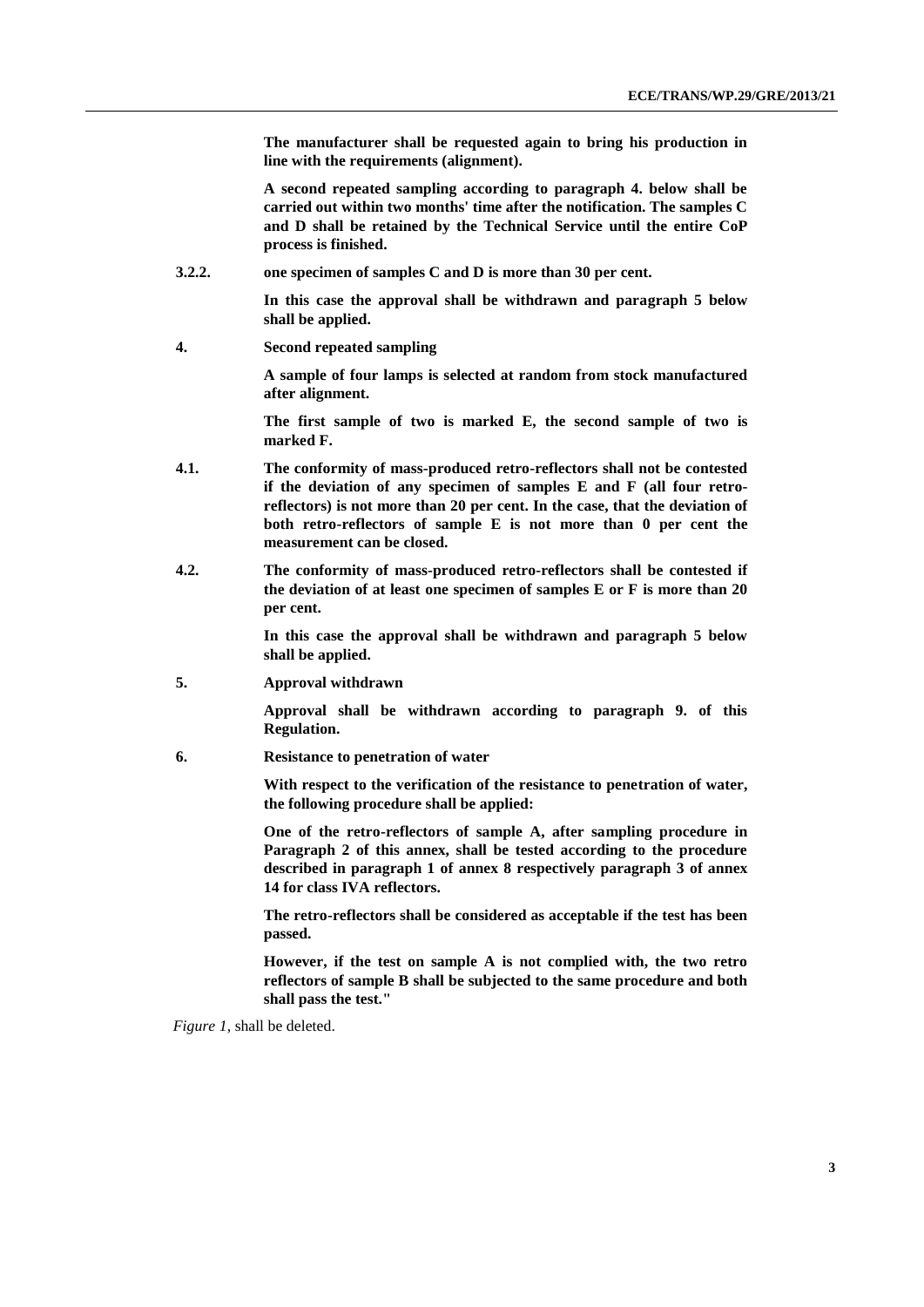# **II. Justification**

1. The present set of proposals for amendments to the CoP provisions in a number of Regulations on lighting and light-signalling is based on ECE/TRANS/WP.29/GRE/2012/19 which was considered at the sixty-eighth GRE session. GRE invited the expert from Germany to prepare a revised proposal covering all relevant lighting UN Regulations and adding the necessary background information. The proposals reflect the results of discussions and evaluation of input from experts carried out after the sixty-seventh GRE session.

2. The scope of the proposals was defined as follows:

(a) The package of collective amendments covers the CoP provisions in Regulations Nos. 3, 4, 6, 7, 19, 23, 38, 65, 69, 70, 77, 87, 91, 98, 112, 113 and 119. In addition to the proposals for Regulation No.7 and 98 are two informal documents prepared, which contain the entire text of the Regulations.

(b) Regulations Nos. 37, 48, 53, 74 and 99 have not been included, as they are written in a different format.

(c) Regulations Nos. 1, 5, 8, 20, 56, 57, 72 and 82 remain unchanged, because they are not applicable for new approvals.

(d) Regulations Nos. 50, 88 and 104 have also been left behind for the time being, as their CoP provisions are set out as a general paragraph of the Regulation and contain no detailed requirements like the existing annexes on "Minimum requirements for conformity of production control procedures" and "Minimum requirements for sampling by an inspector". The update of these Regulations would require a fundamental approach and can be done after GRE has taken a decision on the CoP issue.

3. The proposals clarify in the relevant paragraphs of the above mentioned Regulations, that the specimens taken at random may deviates unfavourably by not more than 20 per cent from the prescribed (required) values.

4. In the relevant annexes on "Minimum requirements for conformity of production control procedures" of the light-signalling-regulations, tables equivalent to the lighting regulations were incorporated, which show the equivalent deviation in candela for small values (e.g. geometric visibility).

5. The relevant annexes on "Minimum requirements for sampling by an inspector" were completely restructured and simplified. All former examples which caused a great deal of confusion were deleted.

6. CoP is now described in a clear structured stepwise process (with limited steps), which gives the manufacturer the chance in the first step - in the case of deviations of more than 20 per cent - to align his production process. Also, the CoP process can be completed earlier when the first two samples are in the full specifications.

7. The proposal details the "third step" which defines the condition where the approval shall be withdrawn, when after the second repetition of this process the manufacturer was not in the position to "align" his production process in the correct way.

8. The attached drawing shall demonstrate this stepwise process.